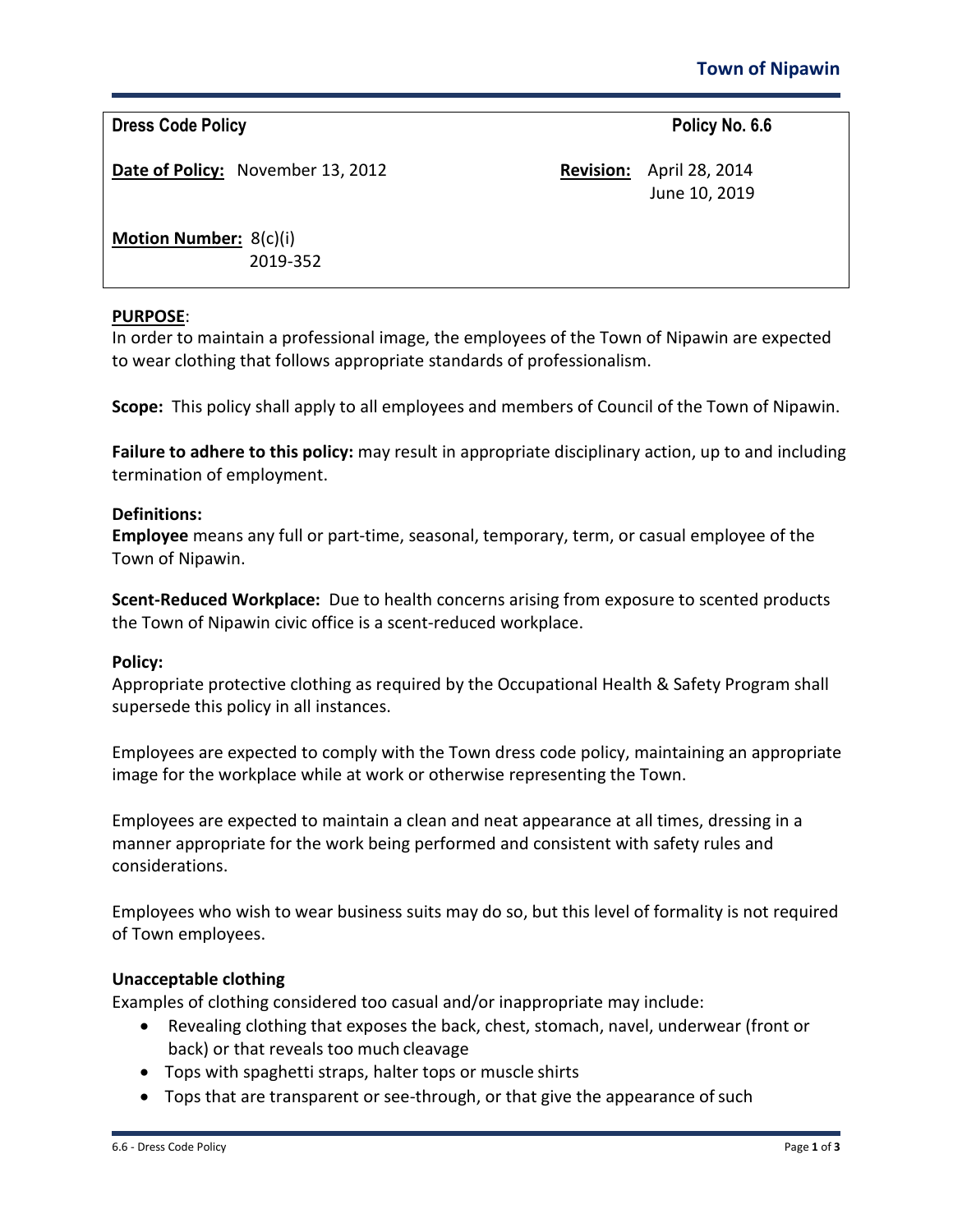- Very short shorts or skirts
- Excessively baggy pants or other clothing items
- Items adorned with language or images that could be considered foul, vulgar or obscene
- Apparel with holes, rips or tears
- "Workout attire", including sweat pants, sweat suits or sweat shirts
- Beachwear, including swimwear, swimsuit cover-ups, or casual flip flops
- Sweatbands or bandanas
- Hats or caps (office staff)

#### **Exceptions and Additions to Policy:**

• **Fire Chief, Bylaw Enforcement Officer, and Evergreen Centre Maintenance Staff** Uniforms applicable to the departments shall be worn at all times while on duty with the exception of Fridays, when jeans may be worn, or when attending events requiring a certain dress code.

## • **Outdoor Staff**

- Shorts shall not be worn.
- Protective Vests/Shirts/Jackets must be worn at all times.
- CSA approved safety boots/shoes appropriate to the task must be worn at all times except when completing pool maintenance duties.

### • **Lifeguards**

The following items are acceptable for lifeguard staff:

- One-piece swim suit or trunks
- Lifeguard tank (provided)
- Lifeguard bunnyhug/jacket (lifeguard tank must be worn over top unless approved by the Director of Parks & Recreation)
- Shorts/sweatpants (preferably black)
- Deck shoes (street shoes are not permitted)
- Buoyant aid and whistle with face mask (provided)

## • **Play Program Staff**

Play program shall wear comfortable clothing suitable for playing with children and will be provided with 2 play program t-shirts that shall be worn on field trips and as much as possible throughout the program.

Examples of items considered too casual and/or inappropriate may include:

- Revealing clothing that exposes the back, chest, stomach, navel, underwear (front or back) or that reveals too much cleavage
- Jeans that are ripped or torn
- T-shirts printed or embroidered with sayings or team logos, or those intended to be worn asundershirts
- Tops with spaghetti straps, halter tops or muscle shirts